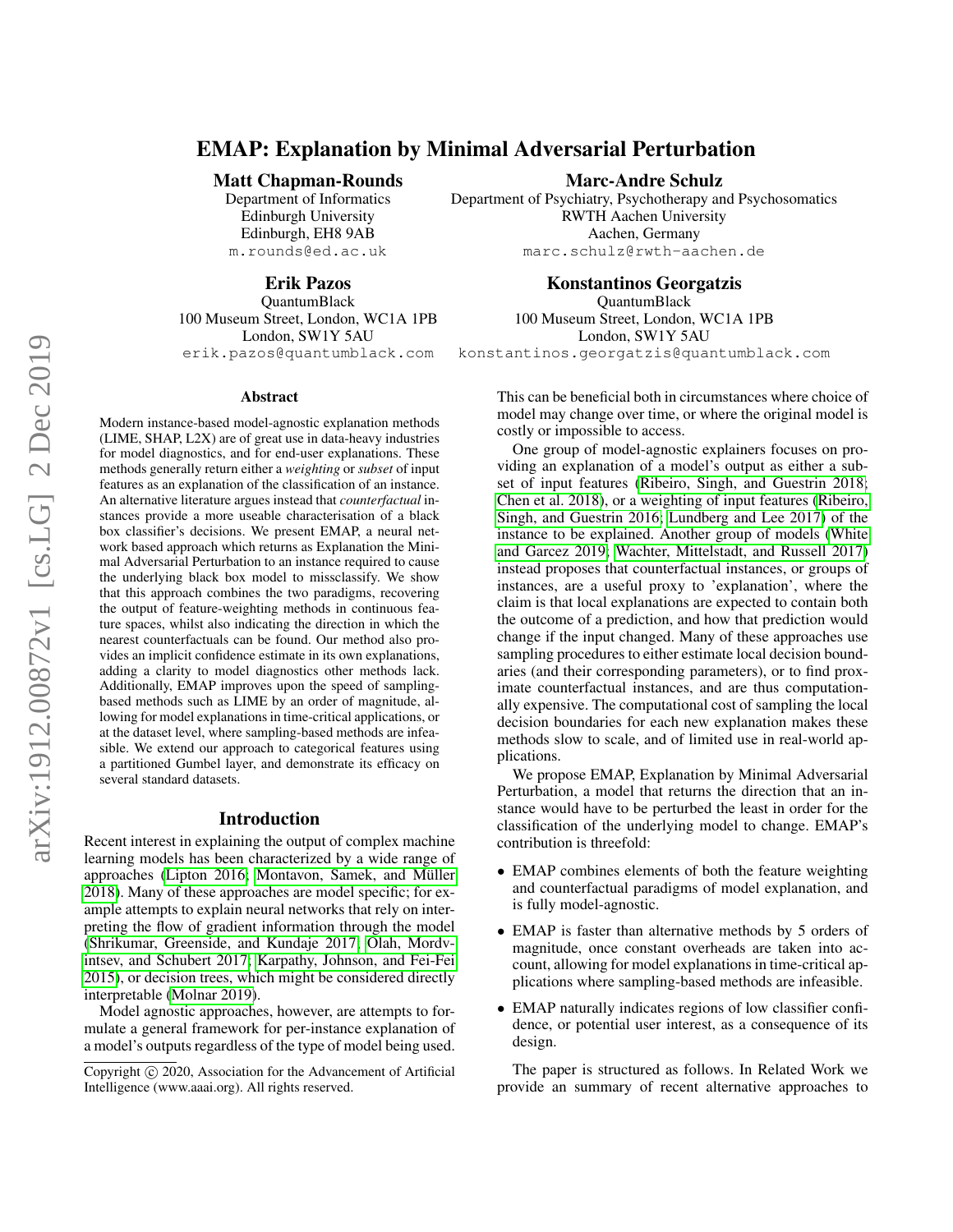instance-wise model-agnostic explanation. The Model section includes a justification of our approach, and separately describes how we handle continuous and categorical input variables. Experimental Setup details the datasets and model choices made. The Results section analyses the model's performance on two synthetic datasets with continuous features, a more complex continuous dataset, and a standard dataset with both continuous and categorical features. We summarise our findings in the Conclusion.

### Related Work

One of the most widely-used feature weighting approaches to per-instance explanation of a black box model's outputs is LIME [\(Ribeiro, Singh, and Guestrin 2016\)](#page-7-6), which learns a local surrogate approximation to the original model's output, centered on the instance to be explained. It does this by generating a new dataset of permuted samples and corresponding predictions of the black box model, and then trains an interpretable linear model on this new dataset, where each point is weighted by its proximity to the point of interest. The weights of the linear model are then considered to be the explanations of the black box model's output at that point. LIME can also be considered to be slow; its reliance on sampling afresh for every data point reduces the speed at which explanations can be collected for large numbers of instances of interest.

Separate work has shown that those explanation methods that return a weighting of input features, including LIME, can all be considered as additive feature attribution methods, with an explanation model that is a linear function of binary variables [\(Lundberg and Lee 2017\)](#page-7-7). This unified framework is called SHAP, and accompanying methods exist to estimate feature importance values for instance predictions on particular models [\(Lundberg, Erion, and Lee 2018\)](#page-7-8).

One attempt to produce *fast* instance-based explanations is L2X [\(Chen et al. 2018\)](#page-7-5), where the authors train a neural network to output a binary mask over instance features, and a second network to return the original black box model output from the masked input. By training on a cross entropy objective, they argue that they are effectively maximising the mutual information between some subset of input features and the true model output. The subset of features chosen once the explainer is trained should be the maximally informative subset, and thus a good explanation of the black box model output. This approach shares some similarity with ours, insofar as the second network can be thought of as learning a differentiable surrogate to the true model, although the authors do not consider their model in these terms. A crucial drawback of L2X is that it does not provide weighting of feature importances, nor does it provide the direction in which a given feature would impact classification.

An example of the fact that adversarial examples can be good explanations of underlying models is the work of [Wachter, Mittelstadt, and Russell\(2017\)](#page-8-3). Here the approach, assuming a trained model  $f_w(x)$ , is to minimise

$$
L(x, x', y', \lambda) = \lambda (f_w(x') - y')^{2} + d(x, x'),
$$

where the first term is the quadratic distance between the output of the model under some counterfactual input  $x'$  and

a new target  $y'$ , and the second term is a measure of the distance between the true input to be explained,  $x$ , and its possible counterfactual instance  $x'$ . This approach is similar in spirit to ours, but differs in several important ways.

Firstly the method returns a set of counterfactual instances, rather than a counterfactual direction. Secondly, the procedure to generate one counterfactual example for one point requires iterating between minimising the above objective and increasing  $\lambda$ , and the authors recommend initialising a sample of potential counterfactuals and repeating the process on all of them, to avoid getting stuck in local minima. This means the process is slow. Thirdly, optimising the above objective assumes that  $f_w(x)$  is tractable (for example, a gradient based optimiser would need the gradient of  $f_w(x)$  with respect to x). This limits the approach to only those models where this is the case, whereas by training a differentiable approximation to the black box model, we circumvent this issue.

Another similar approach can be found in CLEAR, [\(White and Garcez 2019\)](#page-8-2), which includes an interesting model of fidelity, although again the process of extracting an explanation requires sampling, and iterative solving.

In short, LIME, SHAP, and other sampling-based models require thousands of model-evaluations for each instance that needs to be explained. L2X needs only one forward pass of a neural network per explanation, but does not provide a weighting of feature importances, nor directionality of explanations. With EMAP, we provide a method that retains the benefits of LIME and SHAP, while providing computational efficiency on par with L2X.

In the domain of explaining the outputs of neural networks, particularly for image classification, there are several examples of papers which use adversarial or perturbatory approaches [\(Dabkowski and Gal 2017;](#page-7-9) [Dhurandhar et al. 2018;](#page-7-10) [Fong and Vedaldi 2017\)](#page-7-11). These approaches often rely on dividing images into regions, which places a strong modelling prior on correlations between input features (in this case, pixels). As our approach is fundamentally more general, we are not able to make similar assumptions, and likely would have substantially different use-cases. Two of these papers [\(Dabkowski and Gal 2017;](#page-7-9) [Dhurandhar et al. 2018\)](#page-7-10) also assume differentiability, whilst the third treats 'perturbations' as one of three regional noise masks; instead of learning feature-specific meaningful perturbations as in our approach.

## Model

#### **Overview**

Our general approach to the problem of explaining an instance's classification by a model is to find the minimal *adversarial* perturbation of that instance. This can be thought of as an answer to the question 'what is the smallest change we can make to this instance to change its classification?'. We argue that this is a useful measure for two reasons.

First, it is locally meaningful. An instance's classification depends on its location relative to the classifier's decision boundary or boundaries. The minimal adversarial perturbation will 'point' directly to the nearest decision boundary.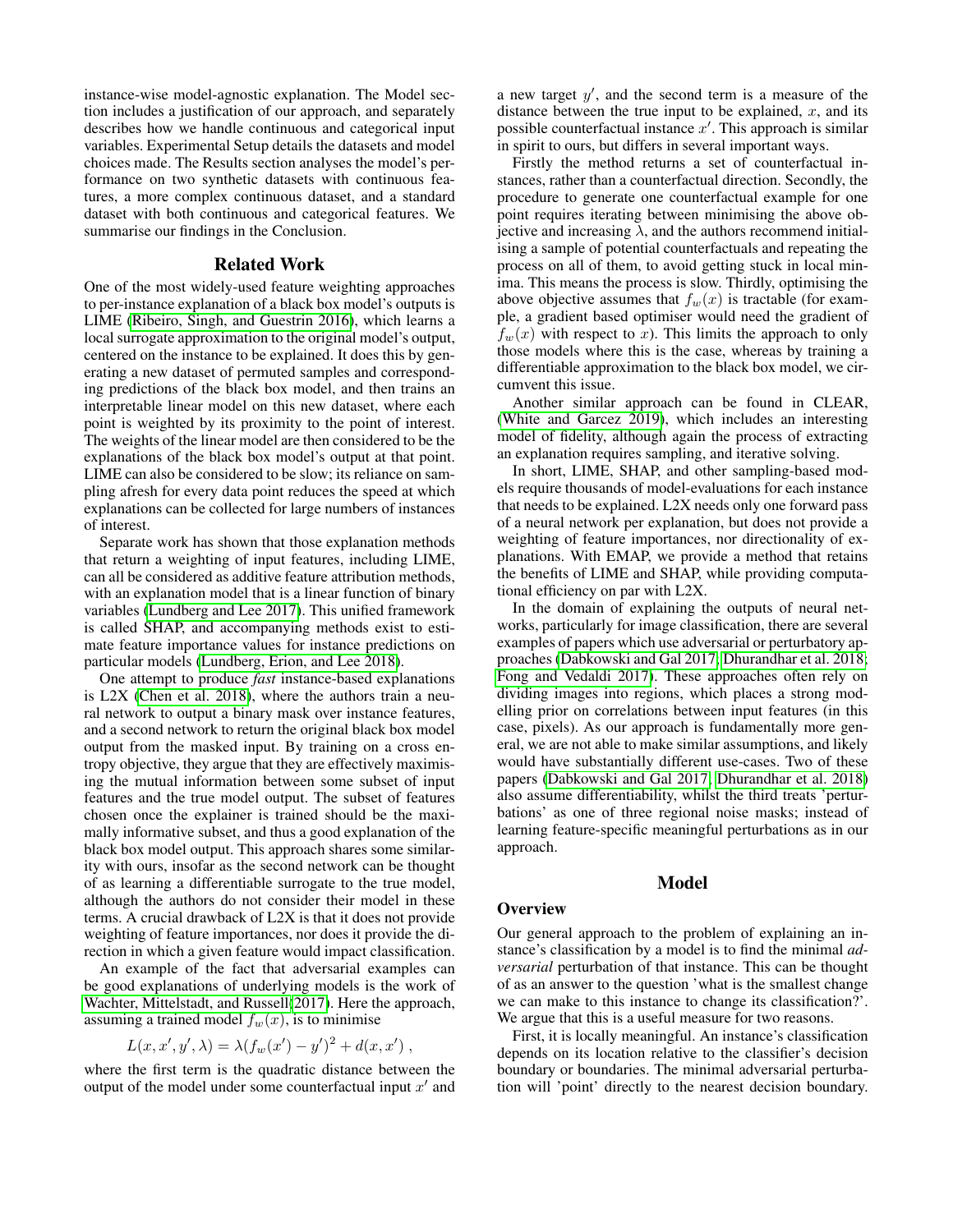Features that contribute substantially to this minimal perturbation must also be features that have contributed substantially to the instance's classification. If we imagine perturbing the features of an instance equally, those with relatively large contributions to the original classification will be just those that have a relatively large contribution to subsequent misclassification.

Secondly, it is useful for an end-user. The outputs of a model often require explanation due to a desire for improvement, or, more specifically, instances that require further justification are often instances which have been wrongly classified, or are suspected to have been wrongly classified. Indicating what should be changed to allow an instance to be alternatively classified satisfies this requirement directly, and in a manner which is arguably more interpretable than providing the weights of a local linear model.

#### Continuous input features

Let us assume we have access to a set of outputs  ${f}$  ${f}(\boldsymbol{x}^{(n)})\}_{n=1}^{N}$  of some model  $f: \mathbb{R}^{d} \to \mathbb{R}$ , where for binary classification,  $f(\boldsymbol{x}^{(n)})$  will be the probability that input instance  $\mathbf{x}^{(n)}$  belongs to the target class <sup>[1](#page-2-0)</sup>, or a corresponding indicator function  $(\mathbb{1}[f(\pmb x^{(n)})] = 1, f(\pmb x^{(n)}) \ge 0.5)$ . For each  $x^{(n)}$  we wish to explain, our goal is to find the smallest adversarial perturbation; i.e. the smallest perturbation  $\boldsymbol{p}^{(n)}$  such that  $\mathbb{1}[f(\boldsymbol{x}^{(n)})] = 1 - \mathbb{1}[f(\boldsymbol{x}^{(n)}\!+\!\boldsymbol{p}^{(n)})].$  Here,  $\boldsymbol{p}^{(n)} \in \mathbb{R}^d$ , and if minimal, can be thought of as the shortest distance from  $\mathbf{x}^{(n)}$  to the decision boundary of f.

The space of possible perturbations  $P$  is prohibitively large for an exhaustive search per instance to be explained, and so we will assume a restricted class of models  $G : X \rightarrow$ P, mapping data space to perturbations. Our approach in this paper is to represent such a mapping as  $g(\pmb x; \tilde{\theta_g}) : \mathbb{R}^d \to \mathbb{R}^d$ ,  $g \in G$ , a differentiable function described by a neural network with parameters  $\theta_g$ . Ideally, we would then like to compute the optimal adversarial parameter settings  $\hat{\theta}_q$  by standard gradient-based methods, using:

$$
\hat{\theta}_g = \underset{\theta_g}{\text{argmin}} \left\{ -\sum_{n=1}^N \left( 1 - \mathbb{1}[f(\boldsymbol{x}^{(n)})] \right) \log f(\boldsymbol{x}^{(n)} + g(\boldsymbol{x}^{(n)};\theta_g)) + \lambda |g(\boldsymbol{x}^{(n)};\theta_g)|_2 \right\},\tag{1}
$$

where  $\lambda$  is a hyperparameter restricting the size of generated perturbations, and  $1 - \mathbb{1}[f(\mathbf{x}^{(n)})]$  are the adversarial labels.

However, in a model-agnostic setting, we cannot assume f to be differentiable<sup>[2](#page-2-1)</sup>, or even that we have access to f itself to compute  $f(\pmb x^{(n)}+g(\pmb x^{(n)};\theta_g)).$  We therefore further define a surrogate  $s(\pmb x; \theta_s): \mathbb{R}^d \to \mathbb{R}$ , also a neural network, which is trained to be a differentiable approximation to  $f$  by cross entropy loss:

$$
\hat{\theta}_s = \underset{\theta_s}{\text{argmin}} - \sum_{n=1}^{N} \mathbb{1}[f(\boldsymbol{x}^{(n)})] \log s(\boldsymbol{x}^{(n)}; \theta_s) . \quad (2)
$$

Substituting  $s(x; \hat{\theta}_s)$  for f in (1) finally gives us a tractable objective:

$$
\hat{\theta}_g = \underset{\theta_g}{\text{argmin}} \left\{ - \sum_{n=1}^N \left( 1 - \mathbb{1}[f(\boldsymbol{x}^{(n)})] \right) \log s\left(\boldsymbol{x}^{(n)}\right) + g(\boldsymbol{x}^{(n)}; \theta_g); \hat{\theta}_s \right) + \lambda |g(\boldsymbol{x}^{(n)}; \theta_g)|_2 \right\}.
$$
\n(3)

Note that  $\mathbb{1}[f(\pmb x^{(n)})]$  remains unchanged, as it does not depend on  $\theta_g$ , and we have assumed we know  $f(\pmb{x}^{(n)})$  for all  $\pmb{x}^{(n)}$  in our data.

In practice, training is carried out in two stages; firstly we train  $s(\mathbf{x}; \theta_s)$  on the original inputs and original labels to approximate the black box model  $f$ . Secondly, we freeze the weights of s and train  $g(x; \theta_q)$  on the original inputs and flipped labels; the perturbations  $p^{(n)}$  output by  $g(\pmb x^{(n)}; \theta_g)$ are added to the original inputs and passed through the surrogate s. As s is a differentiable model, back-propagation provides the gradients of the loss with respect to the perturbations, and hence with respect to  $\theta_q$ . We can therefore train g directly using the original dataset.

#### Discrete input features

For many applications, however, some or all of the input features of f will be discrete, rather than continuous. For some categorical feature  $x_i$ , which takes values  $\{1, ..., K\}$ outputting a continuous value  $p_i$  from our perturbation generator  $q$  is unhelpful. We first consider the case in which all input features are categorical.

We take the general approach that perturbing a categorical feature means sampling from a corresponding categorical distribution and assigning the feature the sampled value. For each categorical  $x_i$ , our mapping  $g$  from data space to perturbation space contains the corresponding sub-mapping  $g_i(x_i^{(n)},\theta_g): \mathbb{R}^K \rightarrow \mathbb{R}^K,$  assuming a 1-hot encoding, where each of the  $K$  real valued outputs is treated as the log class probability  $\log \pi_k$  of the  $k^{th}$  value of the categorical feature.

To train to find adversarial samples, we can use the softmax function as a continuous differentiable approximation to argmax, which allows us to use the Gumbel-Softmax trick to generate  $K$ -dimensional sample vectors  $y$  where the  $k^{th}$  element is given by:

$$
y_k = \frac{\exp((\log \pi_k + g_k)/\tau)}{\sum_{j=1}^K \exp((\log \pi_j + g_j)/\tau)}, \qquad (4)
$$

where  $\tau$  is a hyperparameter governing the temperature of the distribution; as it approaches 0, the Gumbel-Softmax distribution approaches the Categorical distribution.  $g_k \sim$  $-\log(-\log(U))$ , where  $U \sim \text{UNIFORM}(0, 1)$ . This path derivative estimator allows us to backpropagate through the parameters of the sample for each categorical variable

<span id="page-2-0"></span><sup>1</sup> For the sake of clarity, we will initially assume a binary classification. Multi-class classification is dealt with below, and regression is discussed in the conclusion

<span id="page-2-1"></span> $2^2$ Or at least, we cannot assume we have access to the gradients of  $f$ .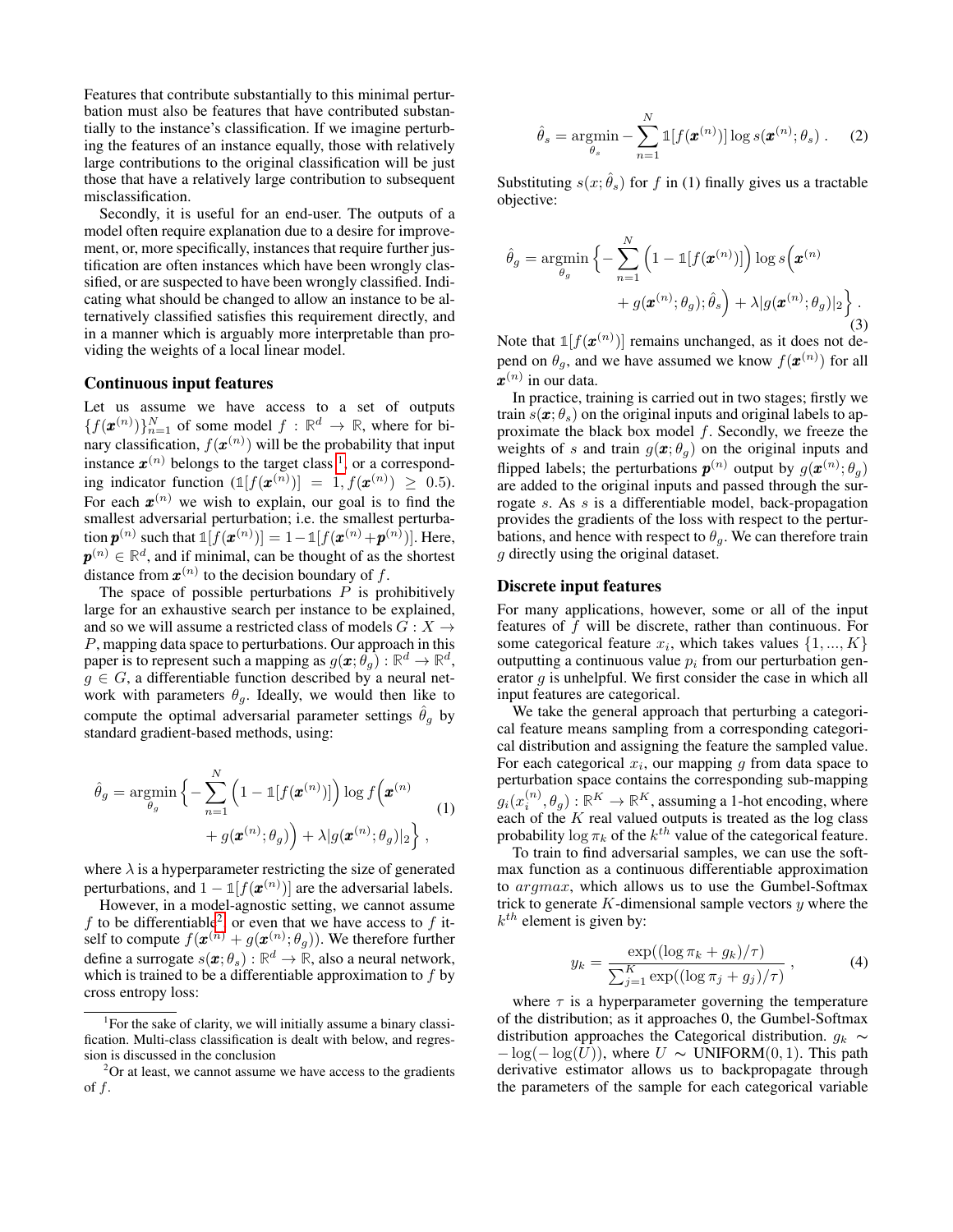

<span id="page-3-0"></span>Figure 1: Performance of instance-wise explainers on half moons data. Note that for the vast majority of points, LIME (orange) and EMAP (blue) provide near identical explanations (indicated by the direction of the arrows). Axis are arbitrary features  $x_1$ and  $x_2$ . (Left): LIME  $x_1, x_2$  coefficients plotted as vectors starting at the location of the point to be explained. (Right): EMAP negative perturbations plotted as vectors starting at the location of the point to be explained. Smallest 10% of EMAP vectors indicated in red.

and thus train the perturbation model  $g$  (see [Jang, Gu, and](#page-7-12) [Poole\(2016\)](#page-7-12) for more details).

When training  $g$ , these samples are then concatenated into a perturbed instance,  $p^{(n)}$ , which is passed through the pretrained surrogate model  $s(\pmb{p}^{(n)}; \hat{\theta}_s)$  as before.

The only other difference to the training procedure is that the term in the objective intended to minimise the size of the adversarial perturbations in (3),  $\lambda |g(\boldsymbol{x}^{(n)}; \theta_g)|_2$ , must be changed to account for the fact we are no longer perturbing by adding small vectors to an input in  $\mathbb{R}^d$ . We make the simplest assumption that if perturbed feature  $p_i^{(n)}$  takes on the same value as the original feature  $x_i^{(n)}$ , it has a perturbation cost of 0, and otherwise has a cost proportional to a hyperparameter  $\eta$ . This yields the following regularisation term:

$$
reg(\pmb{x}^{(n)}) = \eta \sum_{i=1}^{D} \frac{1}{2} \left| x_i^{(n)} - p_i^{(n)} \right| \tag{5}
$$

Where  $x_i^{(n)}$  and  $p_i^{(n)}$  are 1-hot vectors of length  $K$  (which may be different for different i), and  $D$  is the number of categorical variables in  $x$ .

Our approach also supports a hybrid of both categorical and continuous variables, by combining the two objectives outlined above, where each affects the appropriate variables. The main challenge here is the relative magnitudes of  $\lambda$ and  $\eta$ . We found (see discussion in Results, below), that for simple datasets setting  $\lambda$  to around an order of magnitude smaller than  $\eta$  yielded good results.

### Experimental Setup

For all experiments below, expect otherwise stated, the neural network parameterising  $g(x; \theta_q)$  consists of four fully connected layers of size 100 with ReLU nonlinearities and a 'partial gumbel layer' that combines standard additive perturbations for continuous variables with a collection of

Gumbel-Softmax outputs for categorical variables, as discussed in the 'Model' section, above. We used a dropout percentage of 20 for every layer.

The neural network parameterising the surrogate  $s(\mathbf{x}; \theta_s)$ consists of three fully connected layers of size 200, with the first two nonlinearities being ReLU, and the final Softmax. We used a cross-entropy loss, as is standard for classification, and trained both models using Adam [\(Kingma and Ba](#page-7-13) [2014\)](#page-7-13), with a learning rate of 1e-3. On simple synthetic datsets, both networks converge in under 15 epochs.

Network architecture and hyperparameters were chosen to be as simple as possible whilst providing reasonable results on a variety of datasets. Our intention was to showcase the generality and robustness of our model, so we avoided hyperparameter tuning or intensive model selection. Several similar architectures (more layers, wider fully connected layers) worked equally well, and an analysis of their relative merits is not pertinent to this initial presentation of the model.

For simple synthetic data we used 10000 samples from the half moons dataset, available on scikit-learn [\(Pedregosa](#page-7-14) [et al. 2011\)](#page-7-14), with Gaussian noise with standard deviation 0.2 added to the data. Our second synthetic dataset was handcrafted, and is described in the Results section, below. A more realistic continuous dataset was MNIST [\(LeCun et al.](#page-7-15) [1998\)](#page-7-15), which we converted to a binary classification task by using only the digits 8 and 3, which gave a train/test split of 11982/1984, and training a classifier to predict between them. This approach was followed by both [Lundberg and](#page-7-7) [Lee\(2017\)](#page-7-7) and [Chen et al.\(2018\)](#page-7-5).

Finally, to test the performance of our method on a mix of categorical data and continuous data, we used a dataset available from the UCI machine learning repository [\(Dua and Graff 2017\)](#page-7-16). This was a subset of the Adult dataset, where in a similar fashion to [White and](#page-8-2) [Garcez\(2019\)](#page-8-2) uninformative or highly skewed features ('fnl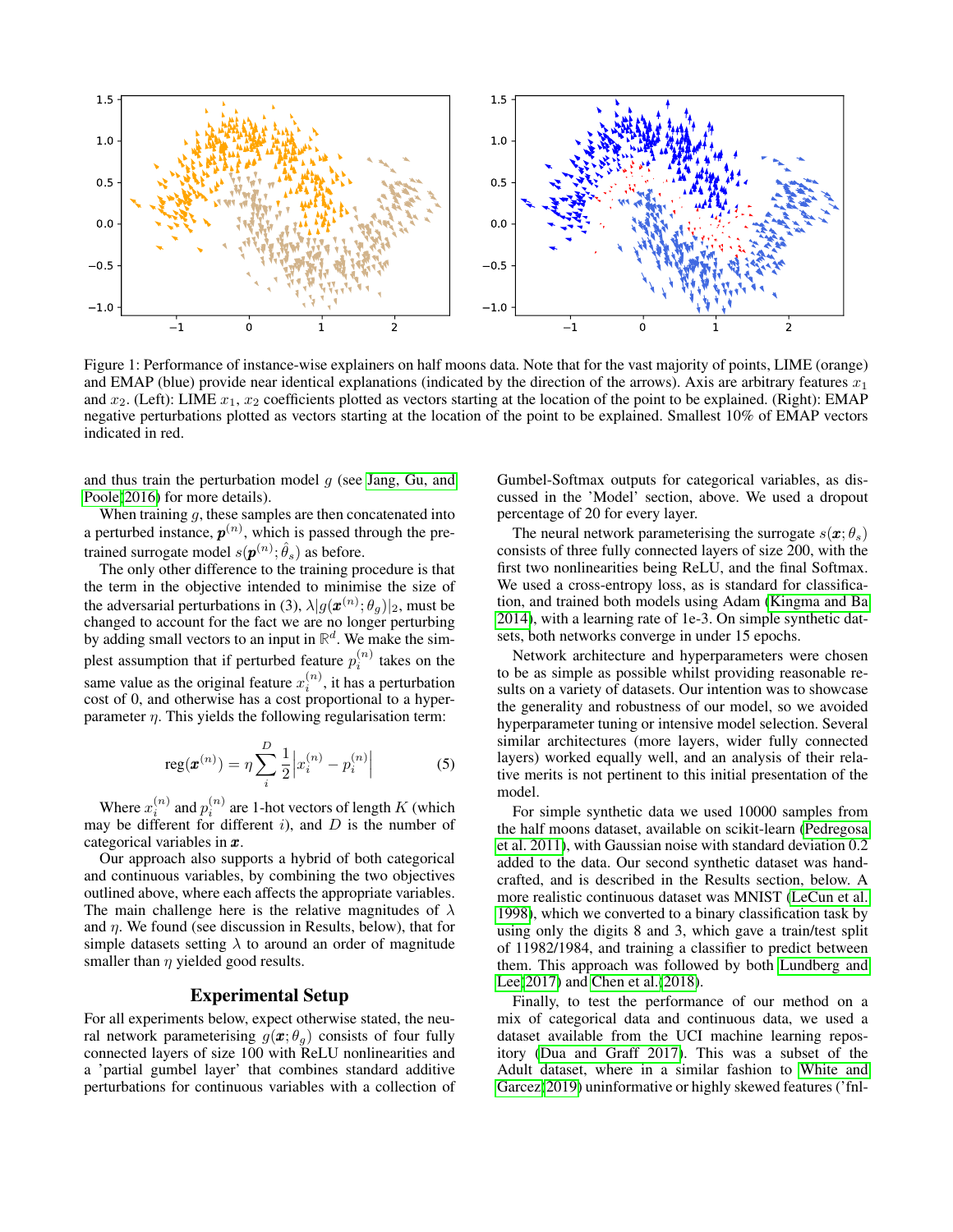wgt', 'education', 'relationship', 'native-country', 'capitalgain', 'capital-loss') were removed, along with instances with missing values. The two classes were then balanced by undersampling the larger class, yielding a 17133/5711 train/test split. This left 3 continuous features, which were normalised to have zero mean and unit variance, and 5 categorical features (see Table [1](#page-6-0) for example instances).

### Results

### Continuous Features - Comparison to LIME

We first demonstrate that in simple continuous input spaces, EMAP closely approximates LIME on standard a synthetic dataset, and succeeds in highlighting regions of interest in a manner unavailable to LIME.

We trained a Random Forest with 200 trees to classify the half-moons dataset (with a train/test split of 8000/2000) provided as standard with the scikit-learn toolset [\(Pedregosa et](#page-7-14) [al. 2011\)](#page-7-14). The classifier had an f-score of 0.97 on the test set. We then generated explanation coefficients for the classification 2000 randomly sampled points in the dataset using the off-the-shelf LIME toolkit [\(Ribeiro, Singh, and Guestrin](#page-7-6) [2016\)](#page-7-6). Figure [1\(](#page-3-0)left) shows 750 of these coefficients plotted as vectors starting at the location of the point to be explained.



<span id="page-4-1"></span>Figure 2: Example handcrafted 'offset blob' data. Class 1: red points, Class 2: black points. This dataset was used to showcase EMAP's ability to highlight regions of high classification uncertainty.

Secondly, we trained our surrogate on the input/output pairs of the Random Forest classifier, again with a 8000/2000 split. Our surrogate achieved a recovery accuracy of 0.981 on the test set<sup>[3](#page-4-0)</sup>. We then trained our perturbation network on the opposite class labels, and it achieved an adversarial accuracy of 0.977 on the test set. Figure [1\(](#page-3-0)right) shows the negative minimal perturbations returned by the perturbation network for the same 750 points explained by LIME.

We present the negative perturbations for ease of comparison - by construction, minimal perturbations will point towards the nearest decision boundary whilst the weights of LIME's fitted logistic regression will point away from the nearest decision boundary. If presenting EMAP's outputs as explanations of the actual classification *a la* LIME, this negation is necessary. If presenting EMAP's outputs as the perturbations required to cause a *miss-classification*, the outputs of the perturbation network can be directly reported.

In this simple continuous space, the explanations output by EMAP correspond closely with those output by LIME. The mean cosine similarity between the 2000 LIME explanations and the 2000 EMAP explanations is 0.936.

In addition, EMAP has two clear advantages over LIME on this sort of data; it is faster, and it indicates how close an instance is to a decision boundary, which can be treated as a proxy to how confident we should be in the black box classifier's prediction. In terms of speed, the time for LIME to generate the 2000 explanations above was 214 seconds. EMAP took 53.5 seconds to train once, and subsequently generated 2000 explanations in 1.32e-2 seconds.



<span id="page-4-2"></span>Figure 3: Example 'Offset blob' explanation directions from EMAP. Smallest 20% of negative perturbation vectors in red, indicating regions of high classification uncertainty. Arrow lengths have been normalised.

As a consequence of regularising to return the *minimal* perturbation instances which have perturbations with small magnitude, relative to the average for the dataset, are instances close to a decision boundary. This might be an indication that these instances are worth further examination; either by a preferred but slower explanation model, or directly by a user attempting to diagnose the behaviour of the black box model. In Figure [1\(](#page-3-0)right), the smallest 10% of perturbation vectors have been highlighted in red, and clearly track the decision boundary. Removing them from the cosine comparison improves mean cosine similarity with LIME's explanations to 0.964.

That this functionality has the potential to highlight regions of interest can be demonstrated using a simple hand-

<span id="page-4-0"></span><sup>&</sup>lt;sup>3</sup>It recovered the Random Forest's classification 98% of the time.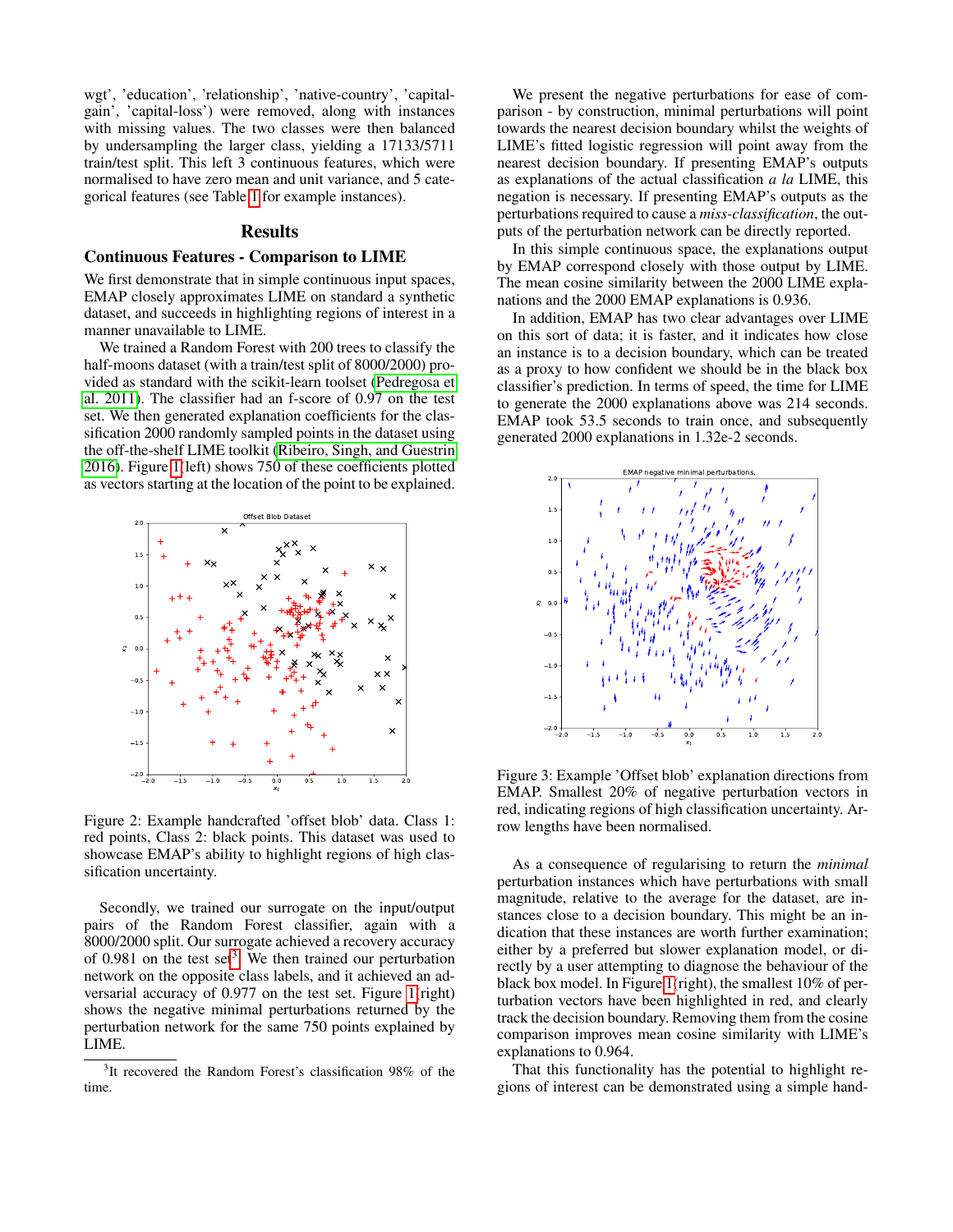

<span id="page-5-0"></span>Figure 4: EMAP perturbations to MNIST digits at the pixel level. (Top): minimal perturbation to flip the Random Forest's classification from '8' to '3', and surrogate softmax output from [0.9902, 0.0098] to [0.000, 1.000]. (Bottom): minimal perturbation to flip Random Forest's classification from '3' to '8', and surrogate softmax output from [0.000,1.000] to [0.8910, 0.1090]. For the central images, blue indicates pixels which are substantially reduced in value, red pixels substantially increased in value. (Substantially means an increase or decrease of  $> 0.2$ , where MNIST pixel values have been scaled to lie in [0,1]).

crafted dataset, which we have called the 'offset blob' dataset (see Figure [2\)](#page-4-1). Here, a binary classification problem with a simple linear boundary is complicated by a region of positive instances within the general negative region. Data is generated from a standard 2d Normal distribution, and classified as class 2 if  $x_1 \geq -x_2$ , and class 1 otherwise. Additionally, a smaller amount of data (20%), all class 1, is generated by  $\sim N(\mu_{\epsilon}, \sigma_{\epsilon})$ , where  $\mu_{\epsilon} = [0.5, 0.5]$  and  $\sigma_{\epsilon} = [0.25, 0.25]$ . The intention was to simulate a dataset where the black box classifier's decision boundary will necessarily be somewhat uncertain in a particular region.

As before, we trained a Random Forest classifier on the synthetic dataset, and it achieved an f-score of 0.910. We then trained our surrogate and perturbation network on the Random Forest's classifications, with a recovery accuracy of 0.935 on the test set, and an adversarial accuracy of 0.921 on the test set, respectively. The lower recovery and adversarial accuracies might be an indication that something is amiss - mean cosine similarity between 1100 LIME explanations and 1100 EMAP negative perturbations is also substantially lower, at 0.688.

Figure [3](#page-4-2) shows the explanation vectors generated by EMAP for the critical region of the space. Note that whilst the minimal perturbations given for points in the unclear region are partly incorrect (as the region contains instances from both class 1 and class 2, there is no single 'true' solution for EMAP or the underlying black box model to find) they are also extremely small - to the extent that we were forced to normalise the vector lengths in Figure [3](#page-4-2) to make them visible.

In comparison, LIME's explanations of the points in the critical region are uninformative. LIME's explanations of class 1 points in the critical region are identical in direction to those of the in the general class 1 region - LIME's linear fit to sampled data for those points captures the general trend of the data only; and fails to indicate that there is anything amiss. Thus we might characterise LIME's output for a point in the critical region as correct but misleading, whereas EMAP's output is incorrect but indicative of low confidence.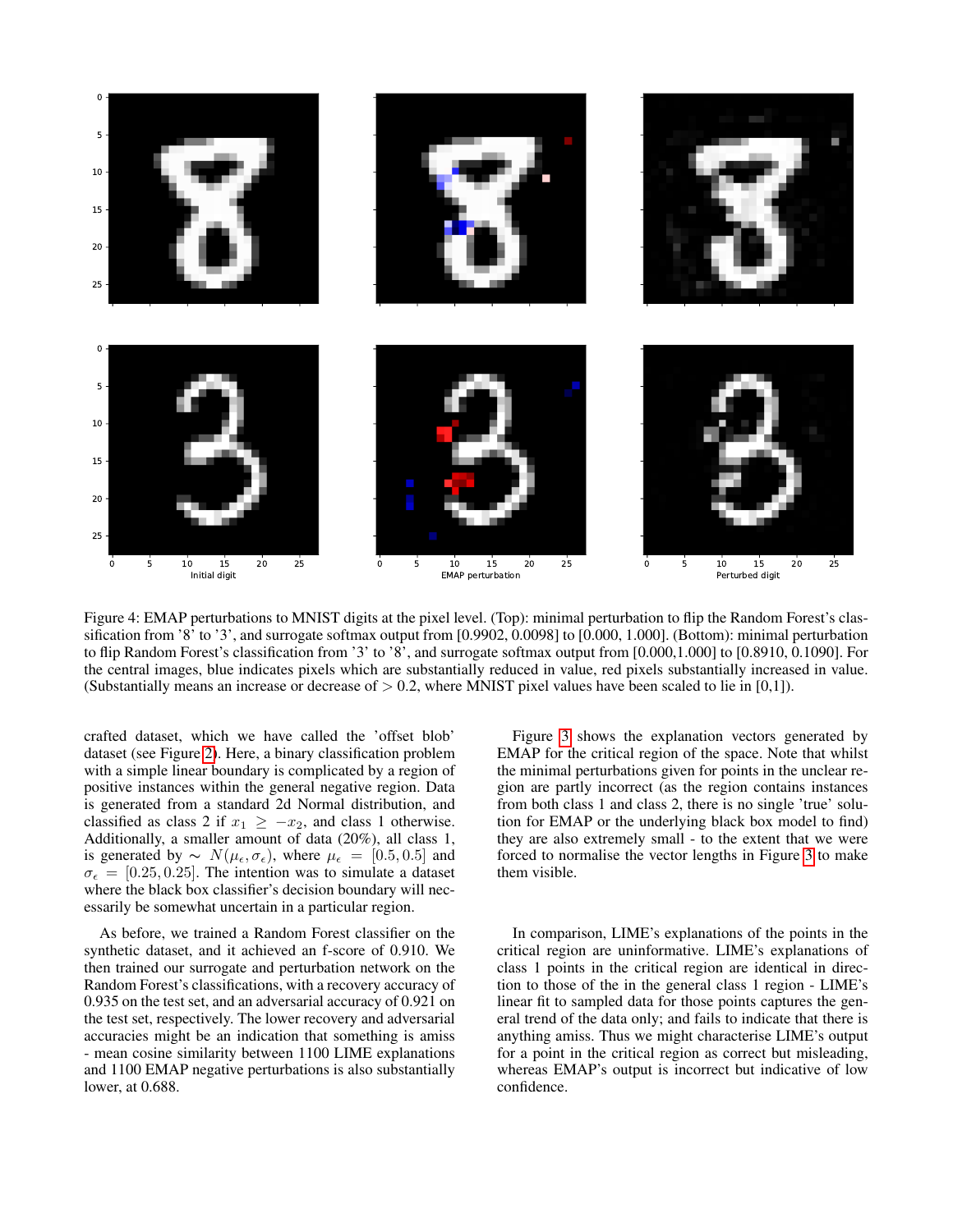|                                    | Age  | Education<br>Years | Weekly<br>Hours | <b>Work Class</b><br>Type | Marital<br><b>Status</b> | Occupation               | Race  | <b>Sex</b> | Model<br>Class    |
|------------------------------------|------|--------------------|-----------------|---------------------------|--------------------------|--------------------------|-------|------------|-------------------|
| Example 1:<br><b>True Features</b> | 41   | 10                 | 60              | Private                   | Married                  | Executive/<br>Management | White | Male       | $>$ \$50K         |
| Perturbation                       | 34.8 | 9.61               | 40.0            | Private                   | Widowed                  | Farming/<br>Fishing      | White | Male       | $\le$ = \$50K     |
| Example 2:<br><b>True Features</b> | 40   | 9                  | 40              | Local<br>Gov              | <b>Never</b><br>Married  | Other/<br>Service        | White | Male       | $\le$ = \$50K     |
| Perturbation                       | 43.0 | 11.5               | 45.9            | Private                   | Married                  | Executive/<br>Management | White | Male       | $>$ \$50K         |
| Example 3:<br><b>True Features</b> | 33   | 9                  | 35              | Private                   | Spouse<br>Absent         | Other/<br>Service        | Asian | Female     | $\epsilon = $50K$ |
| Perturbation                       | 46.5 | 14.1               | 43.0            | Private                   | Married                  | Admin/<br>Clerical       | White | Male       | $>$ \$50K         |

<span id="page-6-0"></span>Table 1: Example instances (True Features) and their perturbations generated by EMAP on a subset of the UCI Adult dataset. Model Class indicates the classification assigned by the underlying Random Forest classifier.

### Continuous Features - MNIST Pixel Perturbation

To demonstrate EMAP's performance on more complex data with much larger feature spaces, we trained a 200 tree Random Forest classifier on a two-class subset of the MNIST dataset, where the classes were '8' and '3'. The Random Forest achieved an f-score of 0.98. We then trained EMAP on the label provided by the Random Forest. The structure of both surrogate and perturbation networks was identical to that in the simple synthetic cases detailed above (see Data and Methods section for an overview). The surrogate model achieved a recovery accuracy of 0.983 on the test set, and the perturbation network an adversarial accuracy of 0.975 on the test set.

Figure [4](#page-5-0) shows examples of the minimal perturbation required to change the surrogate's classification to the incorrect label. Both instances shown also flip the classification of the unseen Random Forest. As can be seen, EMAP has learned to either remove part of the left hand strokes of 8s, or partly fill the gaps for 3s. That it does not do so fully is due to its remit to recover minimal perturbations - it does not need to fully remove or redraw the relevant part of the letter to flip the classifier's decision.

### Categorical Features

Lastly, we show how EMAP handles a mixture of continuous and categorical variables. On a subset of the UCI Adult Dataset [\(Dua and Graff 2017\)](#page-7-16), our Random Forest achieved an f-score of 0.81, and EMAP a surrogate accuracy of 0.882, and an adversarial accuracy of 0.853.

Table [1](#page-6-0) shows three example perturbations produced by EMAP. An open question when dealing with data with a mixture of variables is: to what extent are perturbations comparable? In Example 1, Table [1,](#page-6-0) EMAP reduces the age of the individual by around 6 years, and changes their marital status from 'Married' to 'Widowed'. Which is a more substantial change? When searching for a *minimal* perturbation, the model's relative weighting of age (a continuous variable) and marital status (a discrete variable) is dependant on the value ascribed to the relative magnitudes of  $\lambda$  and  $\eta$ , the hyperparameters weighting the minimsing regularisation terms for continuous and discrete variables, respectively (see Equation (5)).

In practice, we found that it was necessary to set  $\eta$  to around an order of magnitude larger than  $\lambda$  (the values for the above perturbations were  $\eta = 2.0, \lambda = 0.1$ , to prevent the model from making such substantial changes to the categorical variables of each instance so as to be uninformative. With this setting, we found that changes to marital status and occupation dominated the minimal perturbations for those individuals who were already close to the boundary. Both Example 1 and Example 2 in Table [1,](#page-6-0) for instance, remain white and male. However, Example 3 requires substantial changes to almost every variable to convince the classifier to change its decision.

More fine-grained analysis could involve comparing the values of the  $\log \pi_k$  values passed to the gumbel softmax layer directly, and regularising these outputs. A second approach, in a setting where we had access to a learned embedding for categorical variables, might be to use the distance travelled in that embedding space to  $p_i^{(n)}$  from  $x_i^{(n)}$  as a proxy to size of perturbation. We intend to pursue these avenues in further work.

### **Stability**

One question about our method might be that because gradient-based optimization can lead to a local minimum, the outputs with respect to the same input, or two inputs with small changes can change drastically. Our initial approach to using the differentiable surrogate was to use the gradients of the input to the surrogate directly; such that the direction of minimal perturbation required to flip the classifier was taken to be the local gradient of the input with respect to the negative loss. In development, however, we ran into exactly the problem described above - multiple minima lead to instability on retraining, and (particularly) along decision boundaries of the underlying classifier.

We found that adding a second network trained to output the perturbations directly helped smooth these instabilities out substantially, particularly when the output of the second network was heavily regularised. (Having a second network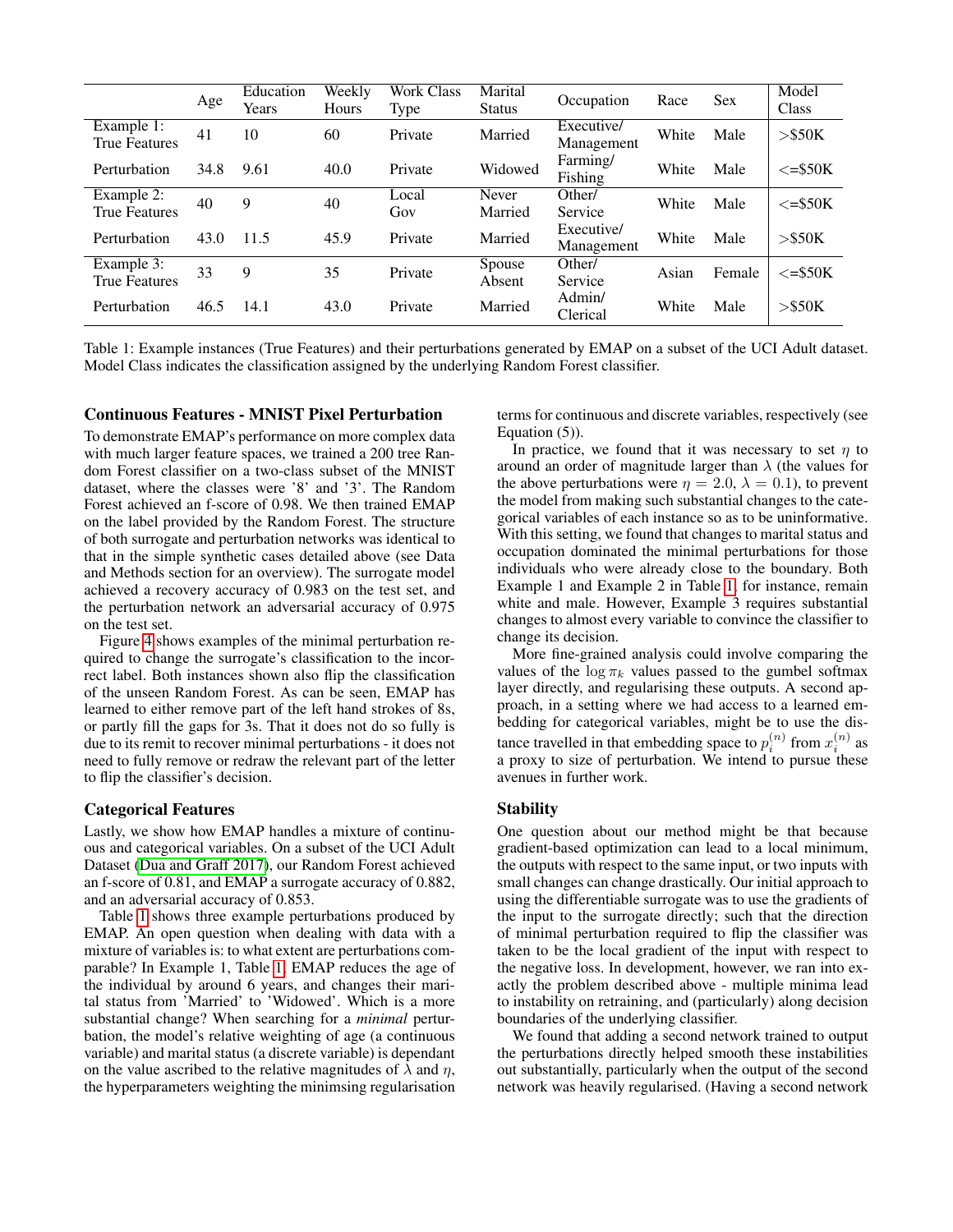is also slightly faster; we get an explanation with a single forward pass, rather than a forward pass and a backwards pass). For example, the mean cosine similarity between perturbations output by two runs of EMAP on the MNIST dataset is 0.9497.

Combined with our approaches ability to highlight areas of potential instability, we consider it to demonstrate reasonable robustness, at least on the presented datasets. With regard to optimization algorithms, on our data we observe little difference as long as both networks train.

### **Conclusion**

Whilst we have compared ourselves to the literature on model-agnostic instance-wise explanation, we are not necessarily in competition with it. EMAP can be thought of an additional tool in the model development toolbox; useful both for its speed, and its ability to indicate regions of data space where further investigation of the behaviour of the underlying classifier is warranted.

EMAP's speed is one of its primary assets; where sampling based explanation methods may be too slow to provide instance-wise explanations of a large dataset in a reasonable amount of time, once trained EMAP merely needs a single forward pass to output a perturbation vector. As data can be batched before input, EMAP can handle large numbers of instances rapidly.

Secondly, EMAP can be thought of as a novel approach in that it proposes *minimal adversarial perturbations* as a useful explanatory tool. This aligns it with the literature on counterfactuals as explanations [\(Wachter, Mittelstadt, and](#page-8-3) [Russell 2017\)](#page-8-3), as the minimal adversarial perturbation can also be thought of as the minimal *counterfactual direction* the direction in which one could perturb an instance to cause a classifier to change its classification.

Thirdly, EMAP provides novel functionality with its ability to highlight regions of space of potential interest to a user, or that pose potential problems for the underlying classifier.

Finally, as we have shown in continuous feature spaces, EMAP also produces results comparable (under a change of sign) to the output of additive feature attribution methods, such as LIME and SHAP<sup> $4$ </sup>. This means that we can think of EMAP as an empirical demonstration of the relationship between two distinct paradigms of explanation; that the vector of feature contributions to the output of some model  $f$ for some instance  $x^{(n)}$  is the negative of the direction of perturbation to that instance required to recover its nearest counterfactual  $\pmb{p}^{(n)}$ .

### References

<span id="page-7-5"></span>[Chen et al. 2018] Chen, J.; Song, L.; Wainwright, M. J.; and Jordan, M. I. 2018. Learning to explain: An informationtheoretic perspective on model interpretation. *arXiv preprint arXiv:1802.07814*.

<span id="page-7-9"></span>[Dabkowski and Gal 2017] Dabkowski, P., and Gal, Y. 2017. Real time image saliency for black box classifiers. In *Ad-*

*vances in Neural Information Processing Systems*, 6967– 6976.

- <span id="page-7-10"></span>[Dhurandhar et al. 2018] Dhurandhar, A.; Chen, P.-Y.; Luss, R.; Tu, C.-C.; Ting, P.; Shanmugam, K.; and Das, P. 2018. Explanations based on the missing: Towards contrastive explanations with pertinent negatives. In *Advances in Neural Information Processing Systems*, 592–603.
- <span id="page-7-16"></span>[Dua and Graff 2017] Dua, D., and Graff, C. 2017. UCI machine learning repository.
- <span id="page-7-11"></span>[Fong and Vedaldi 2017] Fong, R. C., and Vedaldi, A. 2017. Interpretable explanations of black boxes by meaningful perturbation. In *Proceedings of the IEEE International Conference on Computer Vision*, 3429–3437.
- <span id="page-7-12"></span>[Jang, Gu, and Poole 2016] Jang, E.; Gu, S.; and Poole, B. 2016. Categorical reparameterization with gumbel-softmax. *arXiv preprint arXiv:1611.01144*.
- <span id="page-7-3"></span>[Karpathy, Johnson, and Fei-Fei 2015] Karpathy, A.; Johnson, J.; and Fei-Fei, L. 2015. Visualizing and understanding recurrent networks. *arXiv preprint arXiv:1506.02078*.
- <span id="page-7-13"></span>[Kingma and Ba 2014] Kingma, D. P., and Ba, J. 2014. Adam: A method for stochastic optimization. *arXiv preprint arXiv:1412.6980*.
- <span id="page-7-15"></span>[LeCun et al. 1998] LeCun, Y.; Bottou, L.; Bengio, Y.; Haffner, P.; et al. 1998. Gradient-based learning applied to document recognition. *Proceedings of the IEEE* 86(11):2278–2324.
- <span id="page-7-0"></span>[Lipton 2016] Lipton, Z. C. 2016. The mythos of model interpretability. *arXiv preprint arXiv:1606.03490*.
- <span id="page-7-7"></span>[Lundberg and Lee 2017] Lundberg, S. M., and Lee, S.-I. 2017. A unified approach to interpreting model predictions. In *Advances in Neural Information Processing Systems*, 4765–4774.
- <span id="page-7-8"></span>[Lundberg, Erion, and Lee 2018] Lundberg, S. M.; Erion, G. G.; and Lee, S.-I. 2018. Consistent individualized feature attribution for tree ensembles. *arXiv preprint arXiv:1802.03888*.
- <span id="page-7-4"></span>[Molnar 2019] Molnar, C. 2019. *Interpretable Machine Learning*. bookdown.
- <span id="page-7-1"></span>[Montavon, Samek, and Müller 2018] Montavon, G.; Samek, W.; and Müller, K.-R. 2018. Methods for interpreting and understanding deep neural networks. *Digital Signal Processing* 73:1–15.
- <span id="page-7-2"></span>[Olah, Mordvintsev, and Schubert 2017] Olah, C.: Mordvintsev, A.; and Schubert, L. 2017. Feature visualization. *Distill* 2(11):e7.
- <span id="page-7-14"></span>[Pedregosa et al. 2011] Pedregosa, F.; Varoquaux, G.; Gramfort, A.; Michel, V.; Thirion, B.; Grisel, O.; Blondel, M.; Prettenhofer, P.; Weiss, R.; Dubourg, V.; Vanderplas, J.; Passos, A.; Cournapeau, D.; Brucher, M.; Perrot, M.; and Duchesnay, E. 2011. Scikit-learn: Machine learning in Python. *Journal of Machine Learning Research* 12:2825–2830.
- <span id="page-7-6"></span>[Ribeiro, Singh, and Guestrin 2016] Ribeiro, M. T.; Singh, S.; and Guestrin, C. 2016. Why should i trust you?: Explaining the predictions of any classifier. In *Proceedings of the 22nd ACM SIGKDD International Conference on Knowledge Discovery and Data Mining*, 1135–1144. ACM.

<span id="page-7-17"></span><sup>&</sup>lt;sup>4</sup>We should be clear that EMAP is not itself an additive feature attribution method.